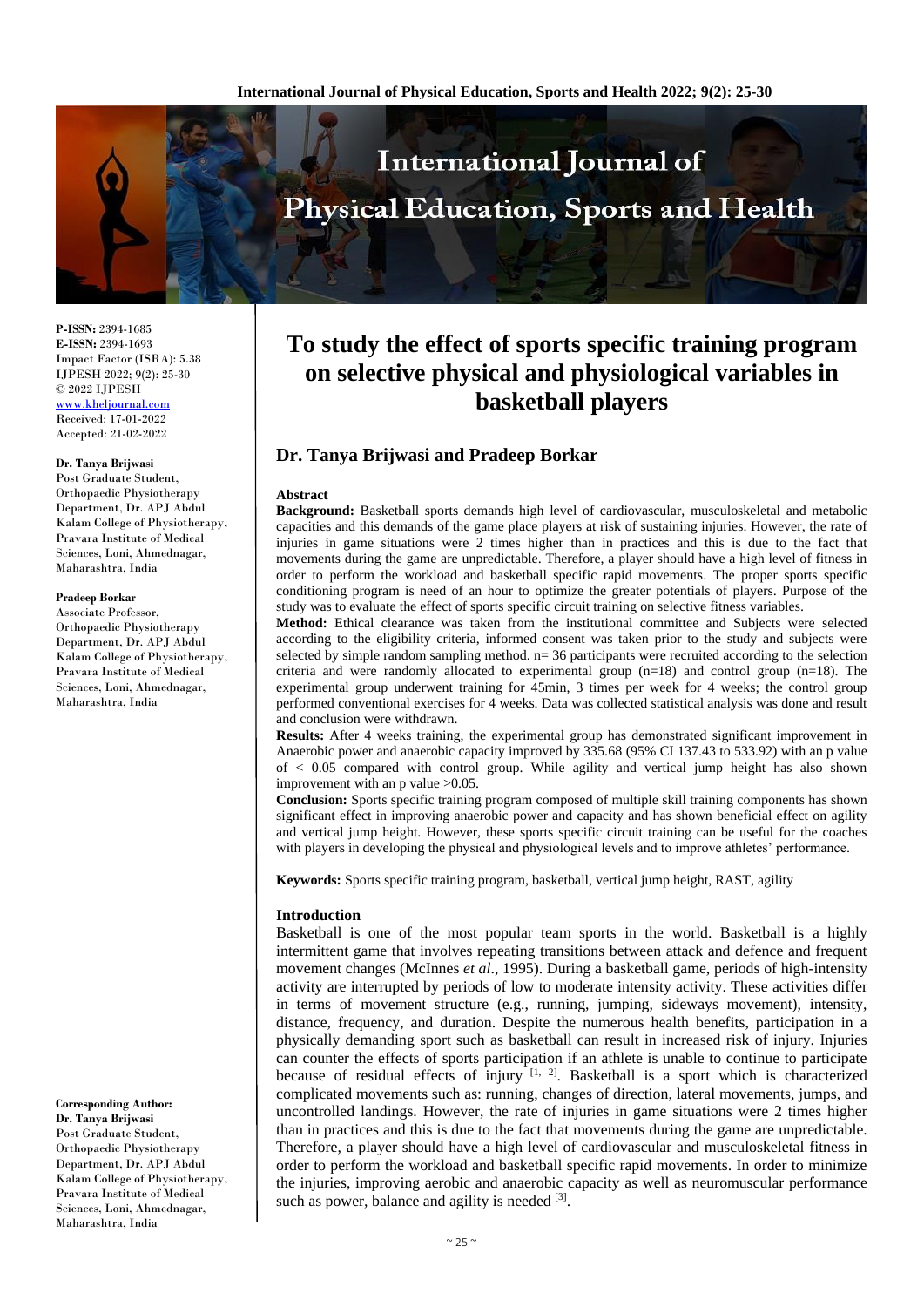Current research has shown increase in prevalence of injuries in basketball players with high percentage of injuries in ankle/foot (39.7%), knee (14.7%), head/face/neck (13.6%), arm/hand (9.6%), and hip/thigh/upper leg (8.4%) are most commonly injured sites in basketball. The most frequent injury diagnoses are ligament sprains (44.0%), muscle/tendon strains (17.7%), contusions (8.6%), fractures (8.5%), and concussions  $(7.0\%)$ <sup>[1]</sup>.

Morgan and Adamson at the University of Leeds first developed circuit training in the 1950s. It is a versatile training method as it can be adapted for many different situations, sections of the population and fitness requirements, and can be used at any time of the year. While the exercises are normally laid out in a circular pattern, the pattern can be varied for motivational purposes to that of a star, square, semi-circle, V-shape, line or zigzag<sup>[4]</sup>.

The term 'sport specific training' implies that exercises should mimic as much as possible the actions of the body during participation in a given sport. Specificity should not, however, be over emphasized when selecting resistance exercises because it could lead to imbalances. Consequently, finding a balance between general and specific exercises would be appropriate in a circuit [4].

Circuit training is a method of fitness training that is designed to develop general, all-round physical and cardiovascular fitness <sup>[3]</sup>. Benefits of circuit training include: 1. Improvements in muscular strength 2. Improvements in cardiovascular fitness 3. Improvements in muscular endurance 4. Increased social interaction during a workout 5. Increased adherence to exercise [5] .

There is a need for programs to prevent injuries in athletes. However, we investigated the effect of sports specific circuit training programs on altering proposed lower extremity injury.

# **Material and Methods Design**

A randomized control trial was conducted in Orthopaedic physiotherapy department, Pravara Institute of Medical

Sciences, with intension to treat analysis. Ethical approval was taken from the institute with ref no. PIMS/Dr.APJAKCOPT/IEC/2021/163. Participants were assessed according to the eligibility criteria. Participants who were willing to participate in the study were provided with verbal and written information sheet, and were required to give the informed consent before being allocated to a group and undergoing baseline assessment. Randomization was done using the simple random sampling into 2 groups Experimental group and Control group. Outcome assessor was blinded in the study. Participants in the experimental group received a 4-week sports specific circuit training and those in control group received basic exercises for4-weeks. At day-0 demographic data and baseline assessment was done and post assessment was done at 4 week.

# **Participants, therapist**

Participants were eligible for the study if they were aged between-18-24 years players, Male and female players, Players qualifying PAR-Q, players willing to participate, players ready to give consent form, Players practicing on daily basis, Players participating in intercollege and above level. Exclusion criteria was History of any recent injury and any recent acute systemic illness.

# **Interventions**

#### **Experimental group**

The intervention was performed for 4 weeks 3 times a week. Sports specific circuit training was administered which included warm-up, running exercise, strength, plyometrics and balance and cooldown. Each exercise was progressed after 2 weeks. (Table 1)

# **Control group**

Participants will be permitted to continue with their regular exercise program and practice which involves warm-up, stretching, joint range of motion, running, squatting and dribbling exercises followed by cool down.



 $~\sim$  26  $~\sim$ **Fig 1:** Consort chart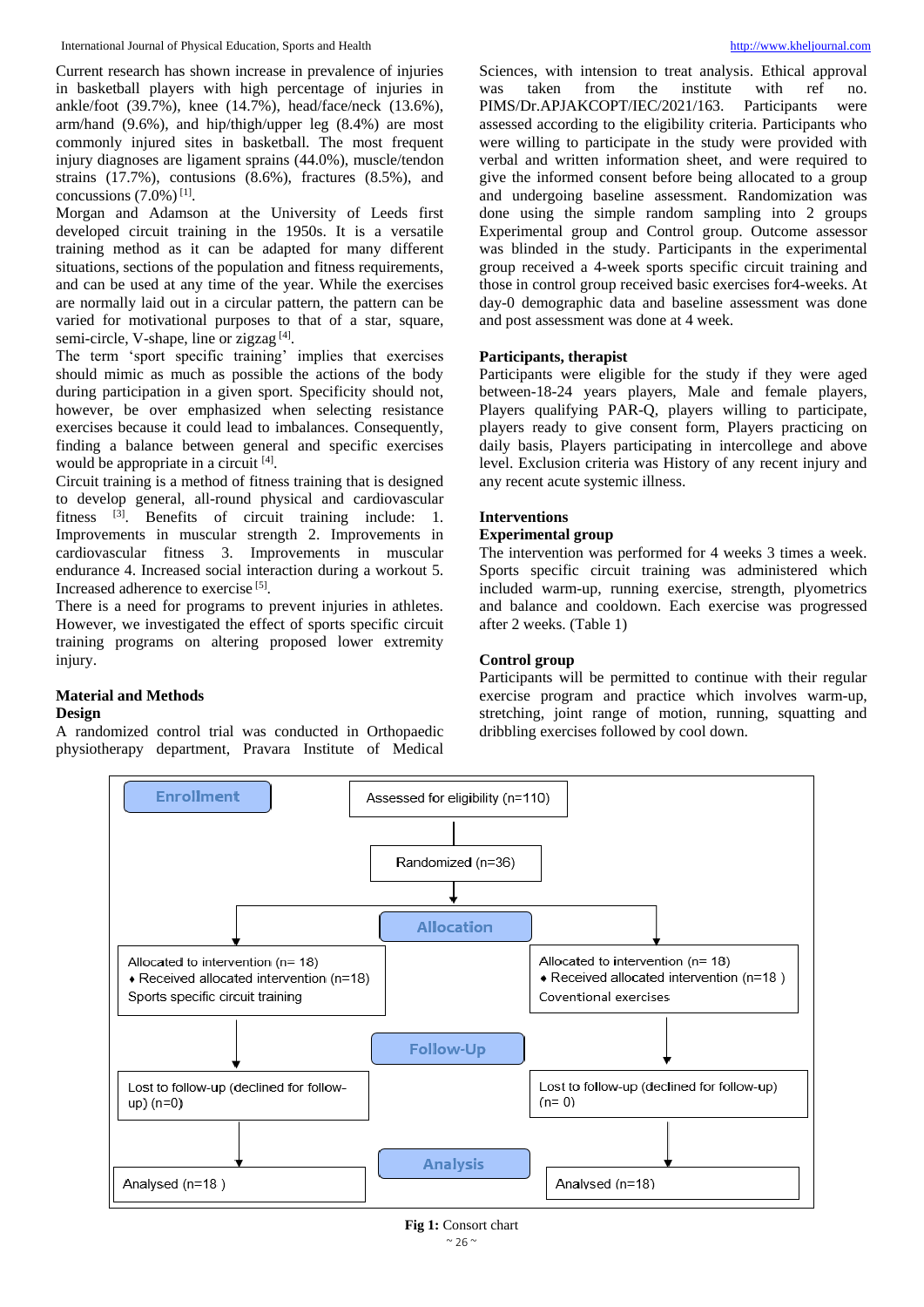# **Sport specific circuit training program outline**



**Fig 2:** Sports specific circuit training program outline

1 session is 1 complete circuit

Duration of training program -4 weeks

Total sessions -3 per week

| <b>Exercise</b>                                    | Progression 1 and 2                    |                                                 |  |
|----------------------------------------------------|----------------------------------------|-------------------------------------------------|--|
|                                                    | <b>Week 1&amp;2</b>                    | <b>Week 3&amp;4</b>                             |  |
| Warm-up                                            | $7-8$ min                              | $7-8min$                                        |  |
| 1. Running exercises, 8 minutes (along the major   |                                        |                                                 |  |
| diameter of the basketball court, about 28 meters) | 10                                     | 10                                              |  |
| -Running, straight ahead                           | 2                                      | 3                                               |  |
| -Running, Hip out                                  | 2                                      | 3                                               |  |
| -Running, Hip in                                   |                                        | 3                                               |  |
| -Running, circling                                 | 2                                      | 3                                               |  |
| -Running and jumping                               | $\overline{2}$                         | 3                                               |  |
| -Running, quick run                                |                                        |                                                 |  |
| 2. Strength, plyometrics, balance, (30 minutes)    | Level 1: plank with 30 sec hold 3 sets | Level 2: plank with hand lifts                  |  |
| -Planks                                            | Level 1: with heels raised             | 3 sets                                          |  |
|                                                    | $2x30$ seconds                         | Level 2: $1$ -leg squat                         |  |
| - Squats                                           | Level 1: medicine ball chest pass      | $2x10$ (each leg)                               |  |
|                                                    | Level 1: lateral jumps                 | Level 2: medicine ball overhead pass            |  |
| -Medicine ball throw                               | $3x15$ seconds 3 times along the major | Level 2: box jumps                              |  |
|                                                    | diameter of the basketball court       | $3x15$ seconds 3 times along the major          |  |
| - Jumping                                          | Level 1: full pushup                   | diameter of the basketball court                |  |
|                                                    | 3x10                                   | Level 2: plyometric pushup                      |  |
| -Push-ups                                          | Level 1: single leg balance holding    | 3x10                                            |  |
|                                                    | the ball for 30 sec on each leg for 2  | Level 2: single leg balance throwing and        |  |
| -Single-leg balance                                | sets                                   | catching ball with partner for 30sec for 2 sets |  |
| Cool-down-ROM and stretching                       | $7-8min$                               | $7-8min$                                        |  |

### **Outcome measures T-drill test**

The players started the test with one foot on the starting line. They had to sprint forward to a cone placed at 10 metres, shuffle to the left to a cone placed 5 metres away, shuffle to the right 10 metres to a third cone, shuffle to the left to the central cone, and then sprint backwards until the starting/finishing line. Time was measured and the best sprint time out of three trials was used for the statistical analysis.

# **RAST**

The RAST consisted of 6 maximal efforts of 35m, separated by a passive recovery period of 10s. The time of each effort of 35m was recorded using a system of photocells located at the beginning and at the end of the 35m.

Using the time of each effort, it was possible to determine the power (P) in each effort (P=total body mass × distance2)/time3). As variables of RAST, the peak power (PP), defined as the greater power achieved among the 6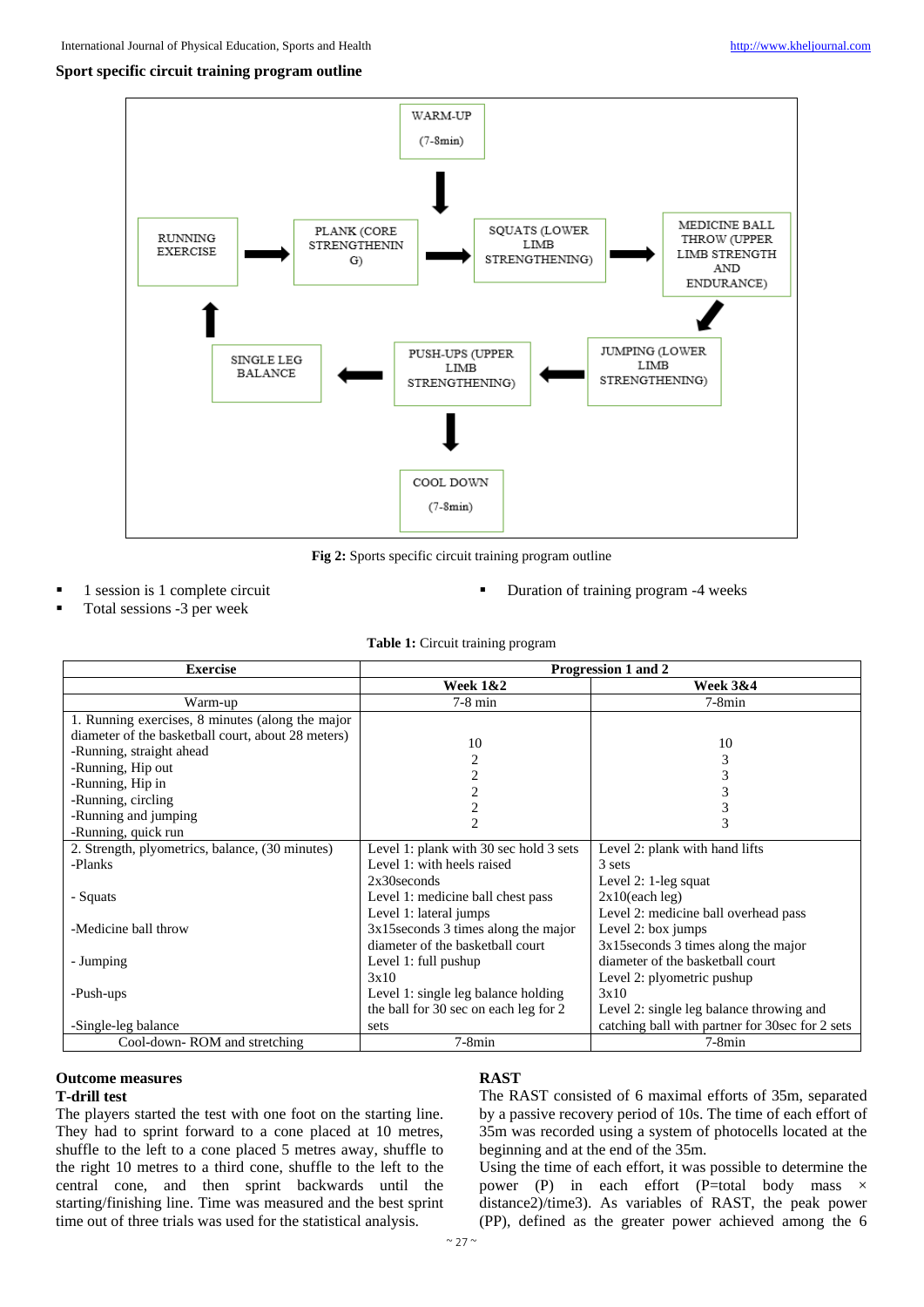efforts, the mean power (MP), defined as mean power among the 6 efforts, and minimum power (Pmin), defined as minimum power achieved among the 6 efforts, were determined and shown in units relative to body mass (PPREL, MPREL, PminREL) and absolute values (PPABS, MPABS, PminABS), as well as the fatigue index (FI) [FI (%)=((PP – Pmin)/ PP)×100]. All efforts were performed on a field

# **Vertical Jump Height**

The vertical jump test was performed using a Vertec. With feet hip-width apart and hands at the waist, participants were instructed to perform a countermovement jump by bending their knees and then jumping as high as possible while reaching up with their preferred hand. Participants performed one practice jump and two test jumps. The absolute jump height reached by the hand (cm) and the jump height difference between standing height and jumping height (cm) were recorded. The highest value (cm) was used for data analysis.

# **Results and Discussion**

# **Flow of participants through the study**

36 participants met the eligibility criteria and were randomized into 2 groups experimental (n=18) and control group (n=18). Follow-up of no patient was lost (Figure 1). At 4-week post assessment, 18 participants in experimental group and 18 in control group were in the study. The groups were comparable at baseline as presented in (Table 2).

# **Effect of intervention**

All group data is presented in (Table 3 and 4)

# **Vertical jump height**

# **Within group analysis**

Participants in experimental group, demonstrated no significant statistic difference p>0.01 in vertical jump height with mean $\pm$ SD (pre-38.28 $\pm$ 9.566 to post-38.44 $\pm$ 9.69). While in control group p>0.01 with mean±SD (pre-40.44V7.93 to post-40.56±7.93)

# **Between group analysis**

The mean between group difference in vertical jump height was 2.11(95%CI 8.107 to 3.88) with a p value of 0.475. That is, vertical jump height had no significant difference in both groups.

# **Agility Within group analysis**

Participants in experimental group, demonstrated significant statistic difference p<0.001 in agility with mean±SD (pre- $14.62\pm1.39$  to post-13.86 $\pm1.82$ ). While in control group p>0.05 with mean±SD (pre-14.99±1.79 to post-14.98±1.79)

# **Between group analysis**

The mean between group difference in agility was 1.13  $(95\% \text{CI } 2.35 \text{ to } 0.09)$  with a p value of 0.068. That is, agility had no significant difference in both groups.

# **RAST**

# **Within group analysis**

Participants in experimental group, demonstrated no significant statistic difference *p*>0.05 in anaerobic power and anaerobic capacity with mean±SD (average power-pre-319.51±148.94 to post-343.12±232.26 and anaerobic capacity-pre-9.40 $\pm$ 12.28 to post-5.06 $\pm$ 4.38). While in control group *p*>0.05 with mean±SD (anaerobic power-pre-359.01±184.01 to post-379.08±181.42 and anaerobic capacity pre- 9.44±13.20 to post-11.41±13.19)

# **Between group analysis**

The mean between group difference in RAST (average power) was 335.68 (95%CI 137.43 to 533.92) That is, although average power improved in both groups, the mean between group difference favored the experimental group by indicating 335.68 increase in average power than in control group with a p value of 0.005

The mean between group difference in RAST (fatigue index) was 5.806 (95%CI 12.46 to 0.85) That is, although fatigue index improved in both groups, the mean between group difference favored the experimental group by indicating 5.806 increase in average power than in control group with a p value of 0.001.

**Table 2:** Demographic data

|                     | <b>Experimental</b> | <b>Control</b>    |
|---------------------|---------------------|-------------------|
| Age                 | $19.83 \pm 1.24$    | $20.33 \pm 0.90$  |
| Height              | $168.52 \pm 6.40$   | $169.72 \pm 7.67$ |
| Weight              | $63.66 \pm 14.13$   | $65.33 \pm 9.06$  |
| <b>BMI</b>          | $22.20 \pm 4.02$    | $22.66 \pm 2.67$  |
| Pulse               | $92.83 \pm 10.26$   | $92.66 \pm 8.91$  |
| <b>BP-diastolic</b> | $115.22 \pm 7.48$   | $115.27 \pm 8.52$ |
| systolic            | $80.88 \pm 7.91$    | $75.88 + 8.77$    |

**Table 3:** Mean (SD) of within group differences

| <b>Experimental</b>    |                         |        | <b>Control</b>    |        |       |                         |        |                   |        |       |
|------------------------|-------------------------|--------|-------------------|--------|-------|-------------------------|--------|-------------------|--------|-------|
|                        | <b>Pre-test</b><br>mean | std    | Post-test<br>mean | std    | value | <b>Pre-test</b><br>mean | std    | Post-test<br>mean | std    | value |
| Agility                | 14.62                   | .398   | 13.82             | 1.799  | 0.001 | 14.99                   | 1.798  | 14.98             | 1.797  | 0.562 |
| Vertical Jump Height   | 38.28                   | 9.566  | 38.44             | 9.697  | 0.083 | 40.44                   | 7.935  | 40.56             | 7.935  | 0.163 |
| Rast – Anaerobic Power | 319.51                  | 148.94 | 343.12            | 232.26 | 0.586 | 359.01                  | 184.01 | 379.08            | 181.42 | 0.795 |
| Fatigue Index          | 9.40                    | 12.28  | 5.06              | 4.38   | 0.246 | 9.44                    | 13.20  | 11.41             | 13.19  | 0.684 |

**Table 4:** Mean difference and p-value of between-group differences

|                      | <b>Mean difference</b> | P- value | Confidence interval |
|----------------------|------------------------|----------|---------------------|
| Agility              | 1.16                   | 0.06     | 2.35 to $0.09$      |
| Vertical Jump Height | 2.11                   | 0.475    | 8.107 to 3.88       |
| RAST-Anaerobic Power | 335.68                 | 0.005    | 137.43 to 533.92    |
| Fatigue Index        | 5.806                  | 0.001    | 12.46 to 0.85       |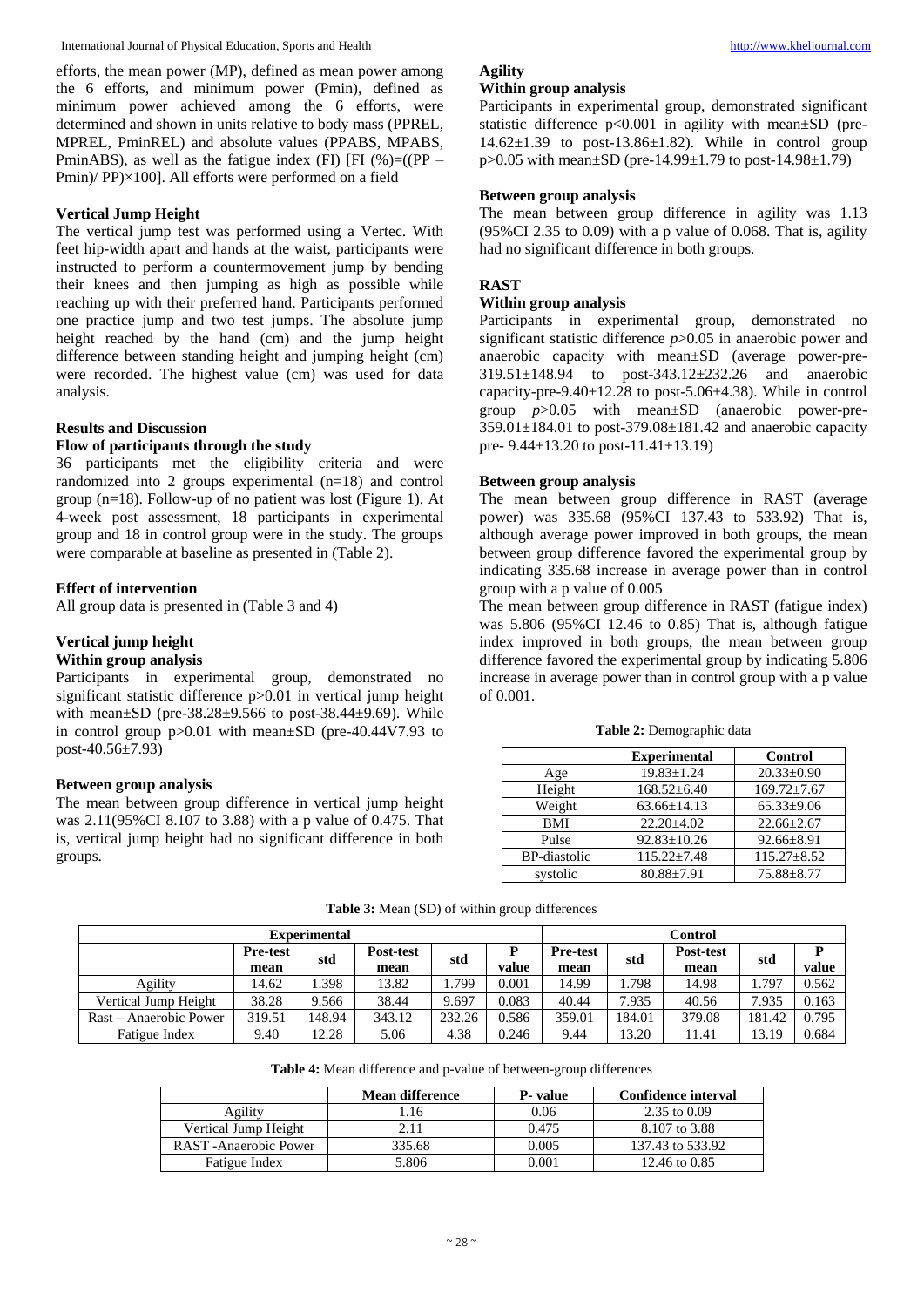

**Graph 1:** Comparison of mean of pre- and post agility and vertical jump height between experimental and control group



**Graph 2:** Comparison of mean of pre- and post anaerobic power between experimental and control group



**Graph 3:** Comparison of mean of pre- and post anaerobic capacity between experimental and control group

#### **Adverse effect**

All patients in each group who were followed up at the end of the study reported no adverse events during the intervention period.

### **Discussion**

Sport specific circuit training is different kind of training program that is effective in preparing athletes for competition according to the need of the sports. This type of program consists of a number of ''stations'' where a given exercise is performed, usually within a specified time. Once the exercise is completed at 1 station, the subject moves rapidly to the next station, performing another exercise also within a prescribed time period. The circuit is completed once the exercises at all stations are performed  $[6, 7]$ .

The objective of the study was to find out the effect of sports specific circuit training on physical and physiological variables of basketball players. The training duration was 4 weeks with a frequency of 3 days a week and analysis were done.

Explosive power, an ability to generate maximum muscle strength in the shortest possible time (Santos & Janeira, 2008) is an extremely important motor ability to play basketball (Lehnert *et al*., 2013; Aksović *et al*., 2020a; Aksović *et al*., 2021). Vertical jumps are often used to estimate the explosive power of the lower extremities. The improvements achieved were the result of enhanced neuromuscular function. The occurrence of post activation potentiation is believed to increase the rate of force development, thereby increasing speed and power production as described by Sale D et al. [8, 9] 10] .

The post results for the vertical jump height improved for the experimental group but were not statistically significant (*p*>0.05). In addition, recovery interval duration was extremely short and thus may not have allowed the maintenance of strength and power production during subsequent sets (Ratamess *et al*., 2009), since substantial fatigue has the potential to affect the motor recruitment pattern (Hautier *et al*., 2000; Mendez-Villanueva *et al*., 2007, 2008; Racinais *et al*., 2007). Some cross-sectional studies have observed a reduction in the vastus lateralis and rectus femoris maximal EMG amplitude and voluntary activation (Brocherie *et al*., 2015; Mendez-Villanueva *et al*., 2008; Racinais *et al*., 2007) during and after running and repeated sprints protocols, but not all (Bishop, 2012). Taken together, these results might suggest that a progressive inhibition of motor units or decrease in motor unit firing rate or neural drive to the muscle due to eventual fatigue could result in an ineffective stimulus to improve the maximal EMG amplitude. (Bishop, 2012)<sup>[11, 12]</sup>.

The post-test results for the agility performance parameters improved for both the groups but were not statistically significant  $(p>0.05)$ . while in experimental group it improved from (14.82±13.62) which was statistically significant  $(p<0.01)$ .

Training produces increased levels of anaerobic substrates that is ATP, PCR, free creatine and glycogen accompanied by an improvement in muscular strength. Increased quantity and activity to key enzymes that control the anaerobic phase of glucose catabolism with an increase in fiber size (fast twitch muscle fibers). It also enhances the metabolic capacity of the specifically trained muscle fibers, but it also facilitates recruitment and modulation of firing sequence of the appropriate motor units achieved in the movement [13].

In sports specific circuit training repetition of exercise causes lactate stacking which results in a higher blood lactate level than with just one bout of exhaustive effort. As with all training regimens, one must exercise the specific muscle group that require enhanced lactate-producing capacity. So, a basketball player must perform movements and direction changes similar to those required by sport [13].

There is evidence to support the concept that a six-week, multicomponent training program which included resistance, plyometric and speed training significantly enhanced strength, jumping ability and speed in female adolescent athletes as compared to a no exercising control group<sup>[14]</sup>.

Along the same line, Taskin studied the effects of an eightstation circuit training session conducted three times per week for 10 weeks on speed, agility, and aerobic capacity. The results showed significant improvement for all the parameters